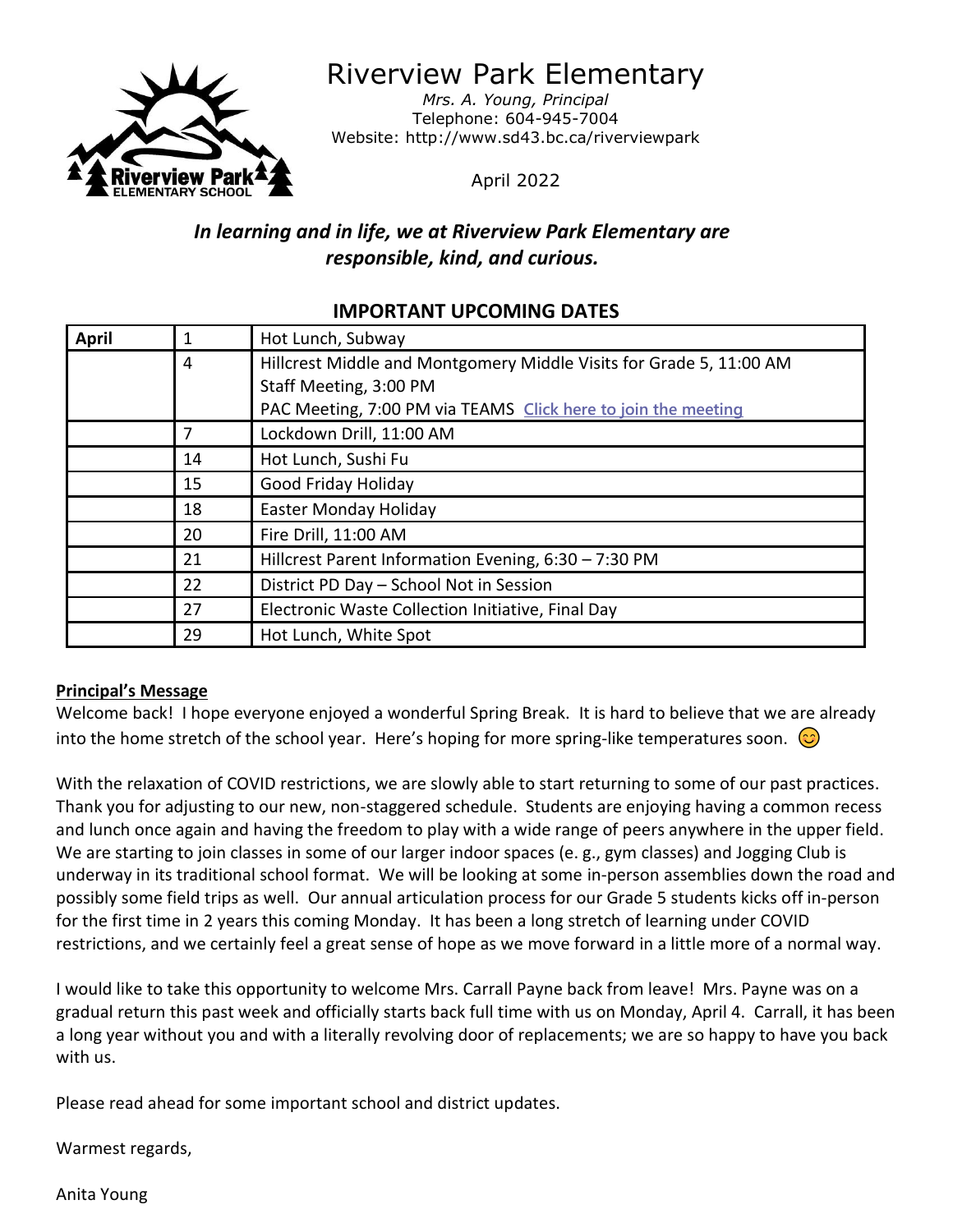#### **INFORMATION ITEMS**

#### **Electronic Waste Collection Opportunity**

In honour of the annual April 22 Earth Day, Riverview Park Elementary will be participating in an Electronic Waste Collection program throughout the month of April. This is a Gleneagle student-initiated project. If you have any old, unwanted, and/or broken eligible electronics, please drop these items off in a box or bag at the main school entrance. We are collecting anything from old computers, phones, wires, parts, gaming consoles, etc. that you may want to donate. Please see the attached information for guidelines on what is accepted. The collection period will be from now until Wednesday April 27. Your donations will be sent off to be recycled, refurbished, and donated to other charities within the country.

#### **Grade 5 Baby Photos**

It's that time again! The Grade 5 Leaving Ceremony is just around the corner and that means it's time to dig out your old photos. For those families who are interested in participating, please submit one baby photo and one toddler photo of your grade five child to put into the year-end Grade 5 Leaving Slide Show. Please include your child's name and their teacher's name with the pictures. You can send photos to: [bicardiwithlime@yahoo.ca.](mailto:bicardiwithlime@yahoo.ca)

### **Calendar Amendment, Truth and Reconciliation Day**

The provincial government recently announced that K-12 public schools will observe Friday, September 30 as a statutory holiday in recognition of Truth and Reconciliation Day. As a result of this announcement, SD43 will be amending the 2022-2023 School Calendar to include Truth and Reconciliation Day as a non-instructional day. As such, all school district sites will be closed Friday, September 30, 2022. Students and staff will continue to recognize SD43's commitment to truth and reconciliation with school-based activities and learning during that week, including Orange Shirt Day.

#### **Casual Noon Hour Supervisors**

School District 43 Coquitlam is looking for Casual Noon Hour Supervisors. This position requires individuals to be available on an on-call basis to supervise students indoors and outdoors during lunch break (one hour per day) at various schools throughout the District in Coquitlam, Port Coquitlam, Port Moody and Anmore. Previous experience working with groups of children is an asset. Successful candidates will be available over the lunch hour Monday – Friday, 5 days per week while school is in session, and be willing to accept callouts to all schools in our District. We offer \$22.30 per hour plus 16% in lieu of benefits.

To apply, please click on the following link and create a user account/profile. [https://ejp.sd43.bc.ca/postings/Account/Login.](https://ejp.sd43.bc.ca/postings/Account/Login) Once you have completed your profile, you will have access to the job postings.

### **Casual Clerical**

Coquitlam School District invites applications from individuals for the position of On-Call Casual Clerical. This on-call position provides administrative support at Elementary, Middle, and Secondary schools as well as other various locations throughout the District of Coquitlam. The successful candidate must have a strong ability to multi-task and interact with students, parents, teachers, support staff and administration. Applicants must be able to type a minimum of 50 wpm. A strong secretarial background is required, and knowledge of bookeeping and accounting is an asset. Successful candidates will be available Monday – Friday, 5 days per week and be willing to accept callouts to all locations in our District. We offer \$26.09-\$ 27.39 per hour plus 16% in lieu of benefits.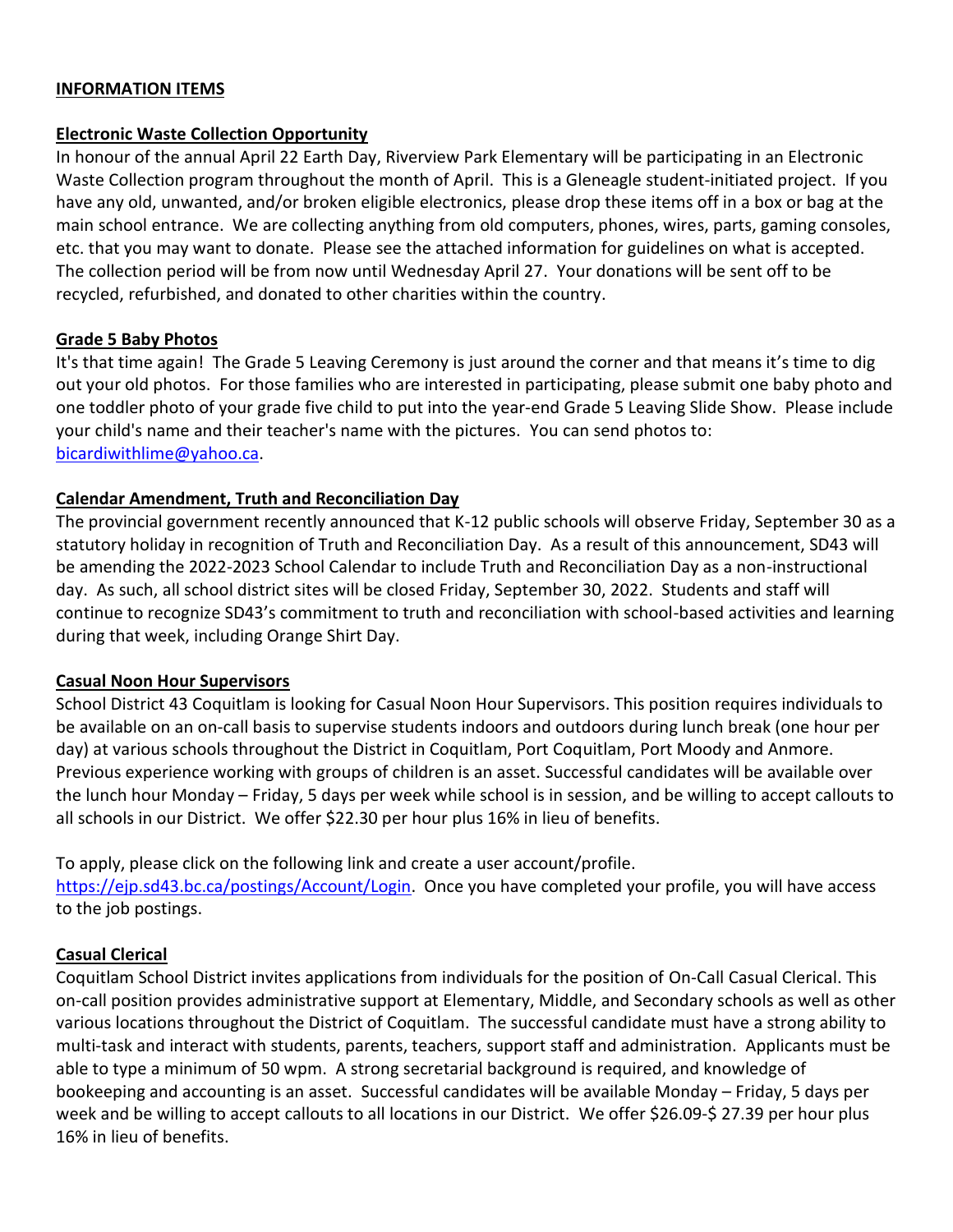To apply, please click on the following link and create a user account/profile.

[https://ejp.sd43.bc.ca/postings/Account/Login.](https://ejp.sd43.bc.ca/postings/Account/Login) Once you have completed your profile, you will have access to the job postings. Please attach a cover letter and resume.

## **Childhood Immunizations**

Please see the attached information from Fraser Health regarding childhood immunizations.

## **Daily Health Check**

Thank you so much for your continued support in completing a morning Daily Health Check prior to sending your child(ren) to school. We have appreciated the tremendous support from our entire school community as everyone's collective efforts have helped us enjoy a healthier building throughout the school year. Please don't hesitate to contact me directly if you have any questions or concerns.

## **PAC NEWS**

**PAC Meeting – April 4 at 7:00 PM** via TEAMS **[Click here to join the meeting](https://teams.microsoft.com/l/meetup-join/19%3ameeting_YmZiMGFmZTEtMjJjYS00OGZjLTliZjQtMGZlMTkyNDdjYzZl%40thread.v2/0?context=%7b%22Tid%22%3a%22d9658cef-0292-4252-9925-6442de24a44b%22%2c%22Oid%22%3a%221b590d38-a337-41db-b865-c71f6b641bf3%22%7d)**

## **Summer Learning**

This upcoming summer, SD43 will once again be offering a full Summer Learning Program at a number of sites throughout the district. For more information, please visit the Summer Learning website at [www.sd43summerlearning.ca,](http://www.sd43summerlearning.ca/) email your questions to [summerlearninginfo@sd43.bc.ca,](mailto:summerlearninginfo@sd43.bc.ca) or contact the program directly at 604-936-4261. More information is also attached to this newsletter.

## **Traffic Congestion at Drop-Off and Pick-Up – IMPORTANT Safety Reminders!**

Our morning drop-off and afternoon pick-up has been very busy, especially on rainy days. **The traffic congestion has been challenging and, in some cases, unsafe for children**. Please do your part to help ease congestion as much as possible by remembering our drop-off and pick-up rules included in this update below.

### **Drop-Off and Pick-Up Safety Reminders**

Please review the following important safety rules and please help us keep all our children safe by following these rules every day, even when you are in a hurry.

1**. Drop-Off/Pick-Up Lane**: Please remain at your vehicle at all times during drop-off and pick-up and when in the drop-off/pick-up lane.

2. **Parking and Round-About**: The five parking spots in the round-about are the only places where parking is permitted. At no time are parents permitted to leave their cars in the round-about area and students are not to be taken to the cars that are waiting in this area. When waiting in the round-about, cars are to proceed to the pick-up lane when space becomes available.

3. **Through Lane**: Please do not drop students off or pick students up while stopped for traffic in the through lane. Cars pull out quickly and unexpectedly and this is a concern for student safety.

4. **The Quick Goodbye**: As much as possible, when in the drop-off lane, ensure your child is ready to go and can exit the vehicle without your assistance. Even the extra minute or two that is required when parents need to exit the vehicle and assist students can really slow things down and add to the congestion.

5. **Street Parking Option**: Avoid the congestion all together and park on one of the streets close to the school and walk the rest of the way.

6. **Delayed Pick-Up**: For families with older children, you may wish to delay your pick-up at the end of the day by a few minutes to allow for congestion to clear. Sometimes, a matter of 5-7 minutes can make a significant difference in reducing traffic congestion.